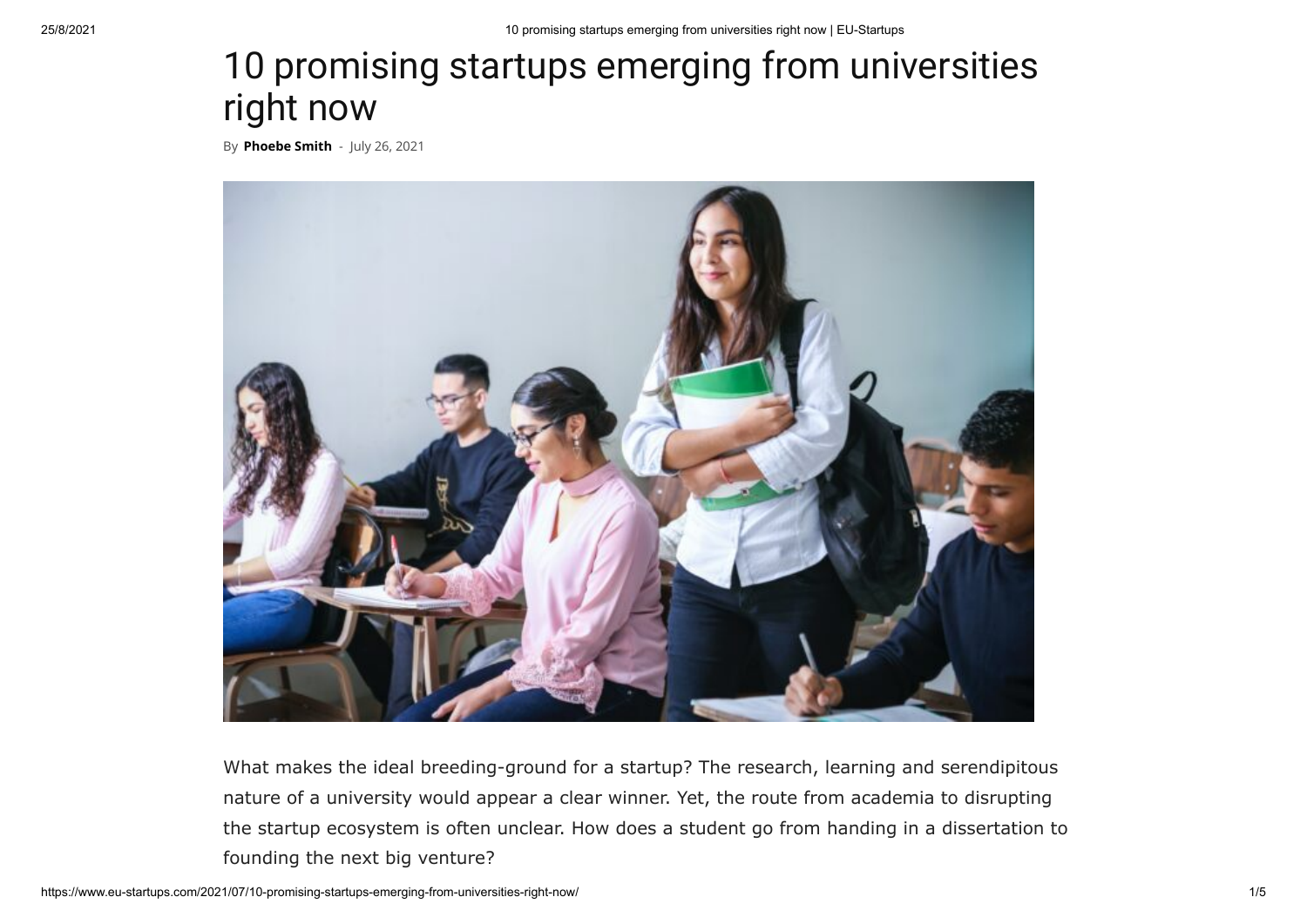25/8/2021 10 promising startups emerging from universities right now | EU-Startups

Currently Europe, which is lagging behind the US in nurturing university entrepreneurship, has some work to do in this area. As described by Nathan Benaich in a recent FT article fittingly titled 'Universities in the UK and Europe have a start-up problem': *"There are multiple glitches in the system. Spinning out startups from universities comes with adverse peer pressure, multiple administrative frictions, long delays".*

The result? Of 116 venture capital-backed European unicorns, only four are university spinouts.

Thankfully, the need to foster innovation is something European universities are increasingly acting upon and, despite the slow start, there are already success stories to tell. In this article we explore 10 of the most promising university spin offs from the European ecosystem.



**[Voliro](https://voliro.com/) –** Zurich-based Voliro has developed advanced flying robots used for inspection of ageing critical infrastructure such as bridges, silos, storage tanks, ship hulls, and pipes. Traditionally, these areas are often difficult to reach areas and expose humans to high levels of risk such as falling from height or entering confined spaces. A spin-off from ETH Zurich, last year the company raised

an [approx. €1.9 million seed round](https://www.eu-startups.com/2020/09/zurich-based-voliro-closes-e1-9-million-seed-round-to-develop-advanced-flying-inspection-robots/) led by Alpana Ventures, with participation from BackBone Ventures, Zürcher Kantonalbank, and a group of very prominent Swiss Angels.



**[Echopoint medical](https://www.echopointmedical.com/) –** Second up is University College London spinout Echopoint medical. Founded in 2018, this medtech startup is significantly improving the accuracy of current treatments for heart disease, saving healthcare costs and preventing unnecessary operations for patients that could be treated with medicines. In 2020, the team raised  $\epsilon$ 3.5 million to develop optical sensing technology, helping doctors and heart disease patients navigate this 'grey zone' where the need for treatment is unclear.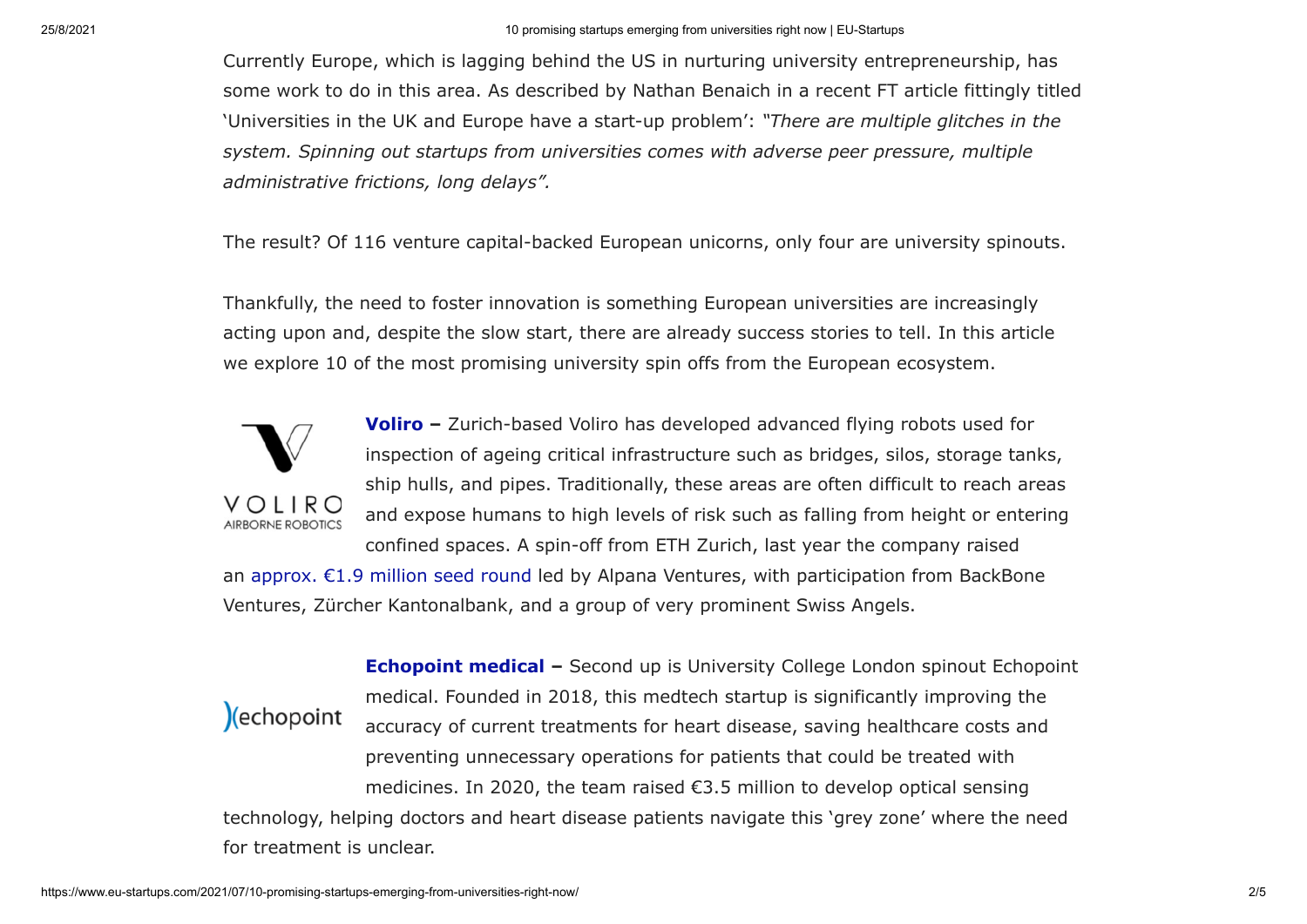25/8/2021 10 promising startups emerging from universities right now | EU-Startups



**[Earlysight](https://www.earlysight.com/) –** Geneva-based, EPFL spin-off Earlysight recently closed €2 million [for its approx. €2.7 million seed funding round. Founded in 2019, Earlysight has](https://www.eu-startups.com/2021/05/geneva-based-earlysight-lands-e2-million-for-its-eye-diseases-diagnostic-tool/) developed a medical device that can observe early-stage retinal diseases such as glaucoma and diabetic retinopathy to make early detection and treatment a reality. The company will use the funding to to grow rapidly and commercialise

their technology.

dimpora

**[Dimpora](https://dimpora.com/) –** Also from Switzerland is Zurich-based Dimpora, an ETH Zurich spinoff creating fully biodegradable outdoor textiles. On a mission to protect outdoor enthusiasts without damaging the environment, Dimpora has recently secured €1.9 million in funding to continue to make eco-friendly outdoor textiles that allow users to enjoy nature fully and responsibly.



**[thingsTHINKING](https://www.semantha.de/about-thingsthinking/) –** Founded in 2017, thingsTHINKING is a spin-off from the Karlsruhe Institute of Technology. This AI, deeptech startup has created an innovative platform called Semantha which uses cutting edge, natural language processing approaches to improve customer experience and adapt to unseen tasks. This year, the team raised an impressive  $\epsilon$ 4.5 million funding round led by

Earlybird and a renowned group of Angel investors to grow their technological advantage and market faster while supporting their international partners like Amazon Web Services (AWS) and Microsoft.



**[VitreaLab](https://vitrealab.com/) –** Austrian university spin-off VitreaLab is a photonics startup shaped by top-level engineers. Inspired by quantum technology, VitreaLab provides integrated optics solutions, ranging from simple lighting to visionary display products. The team have recently [raised a seven-digit round of funding](https://www.eu-startups.com/2021/05/vienna-based-vitrealab-nabs-seven-digit-seed-round-to-increase-efficiency-and-brightness-of-smartphone-displays/) to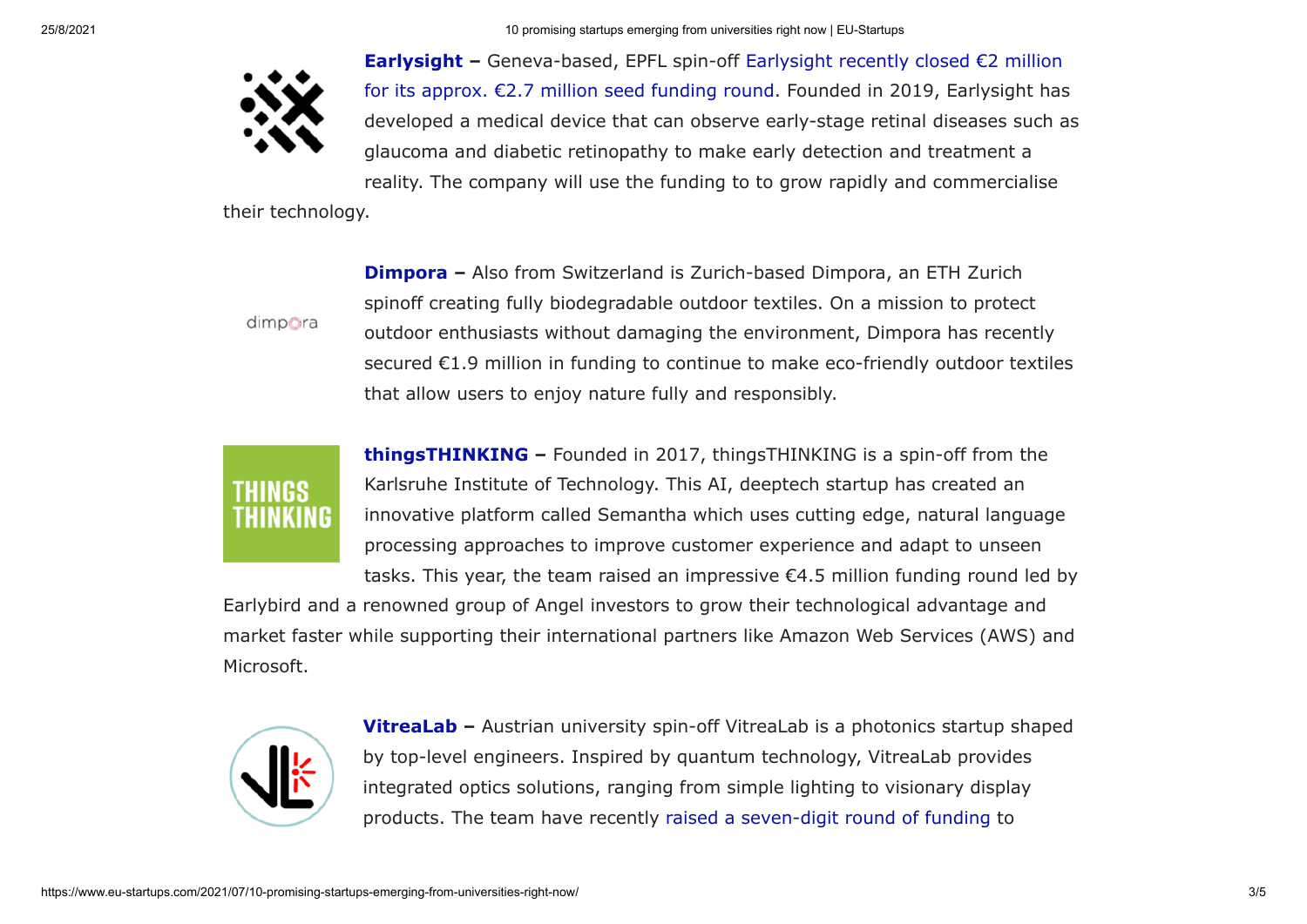increase efficiency and brightness of smartphone displays. However, they hope to tackle even more ambitious goals like holographic displays in the near future.

> **[LatticeFlow](https://latticeflow.ai/)** – Despite progress and years of research, AI solutions can behave unpredictably and are unreliable when deployed into real life scenarios. Swiss startup LatticeFlow is looking to change this. Founded in 2020, they're empowering organizations to build and deploy robust AI they can understand and trust. Last year, the LatticeFlow team raised an approx. €2.3 million financing

[round led by btov and Global Founders Capital and are planning on using the funding to contin](https://www.eu-startups.com/2021/01/zurich-based-latticeflow-raises-e2-3-million-to-help-companies-build-and-deploy-reliable-and-trustworthy-ai/)ue supporting enterprises to assess and improve their AI models and datasets.

> **[Hedera-22](https://npd.hedera22.com/) –** Belgium-based Hedera-22 is is developing an innovative strategy to accelerate and improve the discovery of new biomolecules useful for human medicine and the agro-industry. A spin-off from Uliège, the company has recently [raised €1 million](https://www.eu-startups.com/2020/09/belgian-startup-hedera-22-raises-e1-million-to-discover-biomolecules-with-human-medicine-and-agricultural-applications/) in a round led by Globachem, an international, family-owned agrochemical company. Koen Quaghebeur, CEO of Globachem, commented:

"*Hedera-22 will not only produce new molecules for the whole agro sector but also for the pharmaceutical sector. We believe that this kind of companies is certainly necessary in these fast changing times."*

**[Axiles Bionics](https://www.axilesbionics.com/) –** Axiles Bionics is on a mission to improve the quality of life of amputees by developing the newest generation robotic ankle-foot prosthesis. After 10 years of research in advanced robotics and human biomechanics, this [Brussels based spin-off](https://www.eu-startups.com/2020/02/10-promising-european-robotics-startups-to-watch-in-2020/) from Free University Brussels, is developing the AMP-Foot for lower limb amputees which aims to improve natural gait and posture during daily activities. In 2019, the company successfully completed an impressive €2.4 million Series A financing round to continue to build the future of lower limb prosthetics.